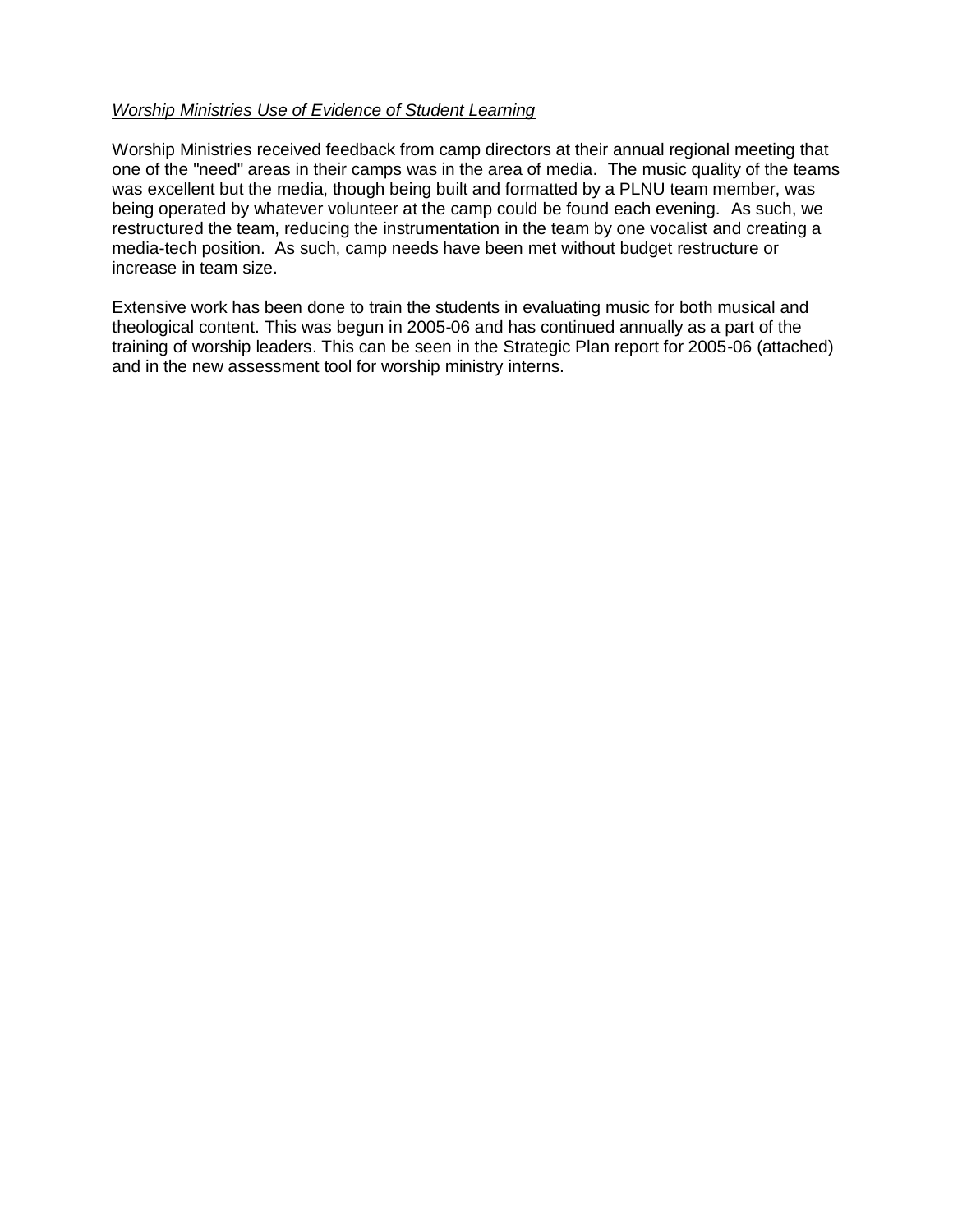## **Worship Ministries Music Evaluation Information**

## **Spiritual Development Planning Goal #5 2005-2006**

### *1. What is a visionary goal that your unit set?*

To work with the Chapel Band Worship Leaders to theologically and musically evaluate the songs being used in chapel.

- *2. What information and data did you use to set this goal?* 
	- A New Director of Worship Ministries arrived at PLNU in the fall of 2005. A review of many aspects of worship at PLNU is being conducted in preparation for planning for the future.
	- There has been a desire to broaden and deepen the skills of the worship band leaders. Part of their formation as leaders is to teach them to assess the theological soundness of songs before they are used in a worship setting.
- *3. What actions did you take to try to reach this goal?*
	- A list of all of the songs used in worship at PLNU during the 2004-05 academic year was compiled (see Appendix 1 for the list of songs).
	- The worship band leaders met with the Director of Worship Ministries and over the course of several meetings evaluated the lyrical and musical content of each song.
		- o Individual songs were evaluated on the follow basis:
			- Are the words theologically sound?
			- Are there certain lines/words in the song that have a powerful yet perhaps confusing thought? If so, how could a worship leader provide some insight/context/scripture reference to help engage the mind of the worshipper in the truth of the words?
			- Is the song appropriate musically for the worship setting, in particular is the tune "singable" for the congregation?

Songs that clearly failed the first test were removed from the play list. The other tests provided great discussion and encouraged the students to ponder these issues before including a song in a worship time.

- o The play list was evaluated using the following questions.
	- Does the song use communal or individualistic language?
	- Is the speaking about God or is it directly addressed to God?
	- Does the song lean more towards praise or petition?

After identifying which categories a song fell in the students were encouraged to consider a balance in any given music set. If a given category had an over abundance of songs, the students evaluated which one were stronger lyrically and musically. Those were kept on the play list for the year and the others retired. Also, songs that had been over exposed in the 2004-2005 year were retired for the year.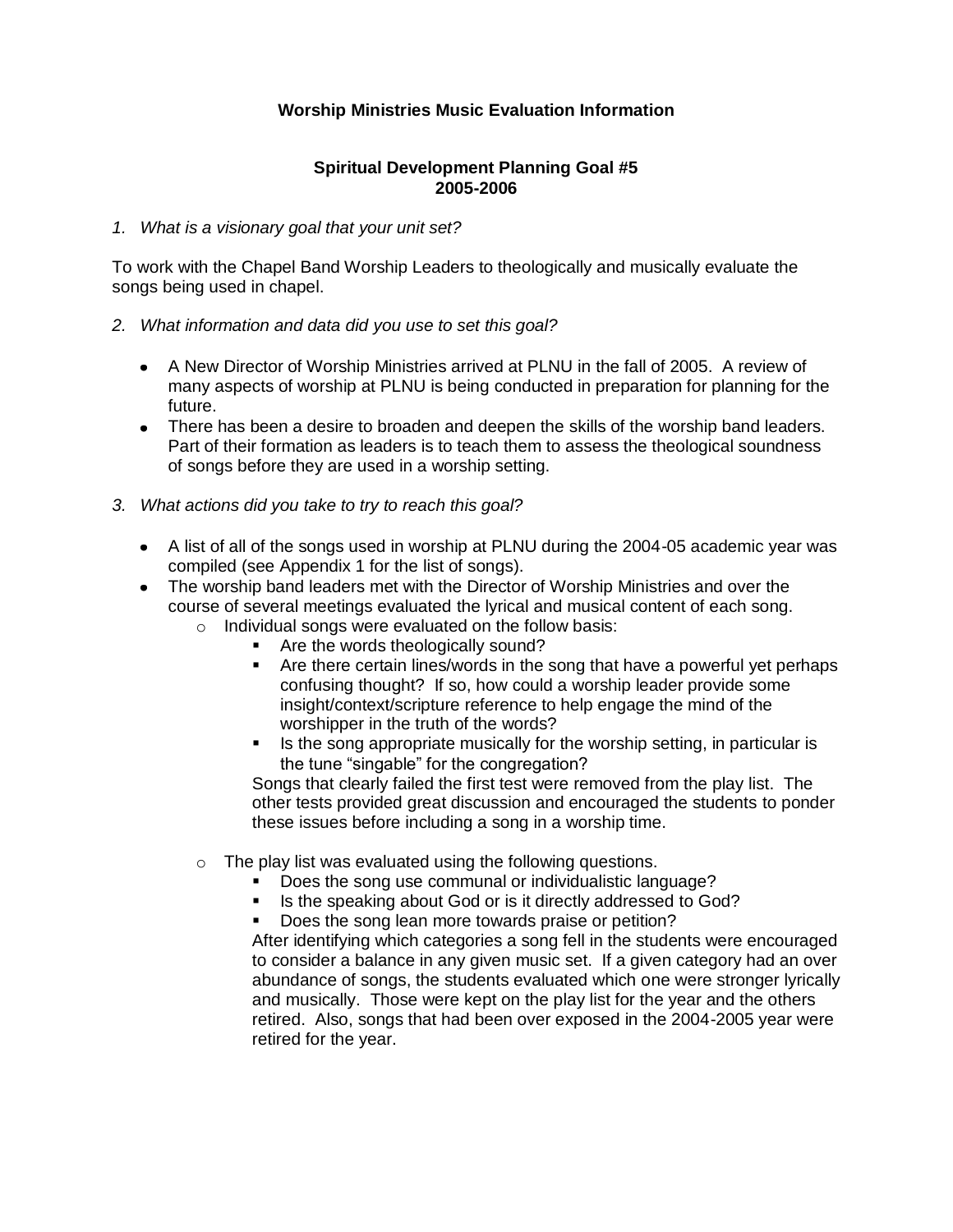## *4. What progress did you make?*

- The play list has been modified with some songs being removed and others retired.
- A new protocol has been created for the addition of songs to the play list. Every several weeks the worship band leaders meet with the Director of Worship Ministries using the criteria described in the answer to question #3 to evaluate new music that has been proposed as additions to the play list.
- The worship band leaders are gaining skill in evaluating the suitability of music for worship using both theological and musical criteria.

## *5. What information and data did you use to evaluate your progress?*

At the end of the 2005-06 academic year a series of interviews with the worship band leaders will be conducted to assess their growth and to evaluate the process.

*Supporting Documentation:*

Play list and the result of the evaluation process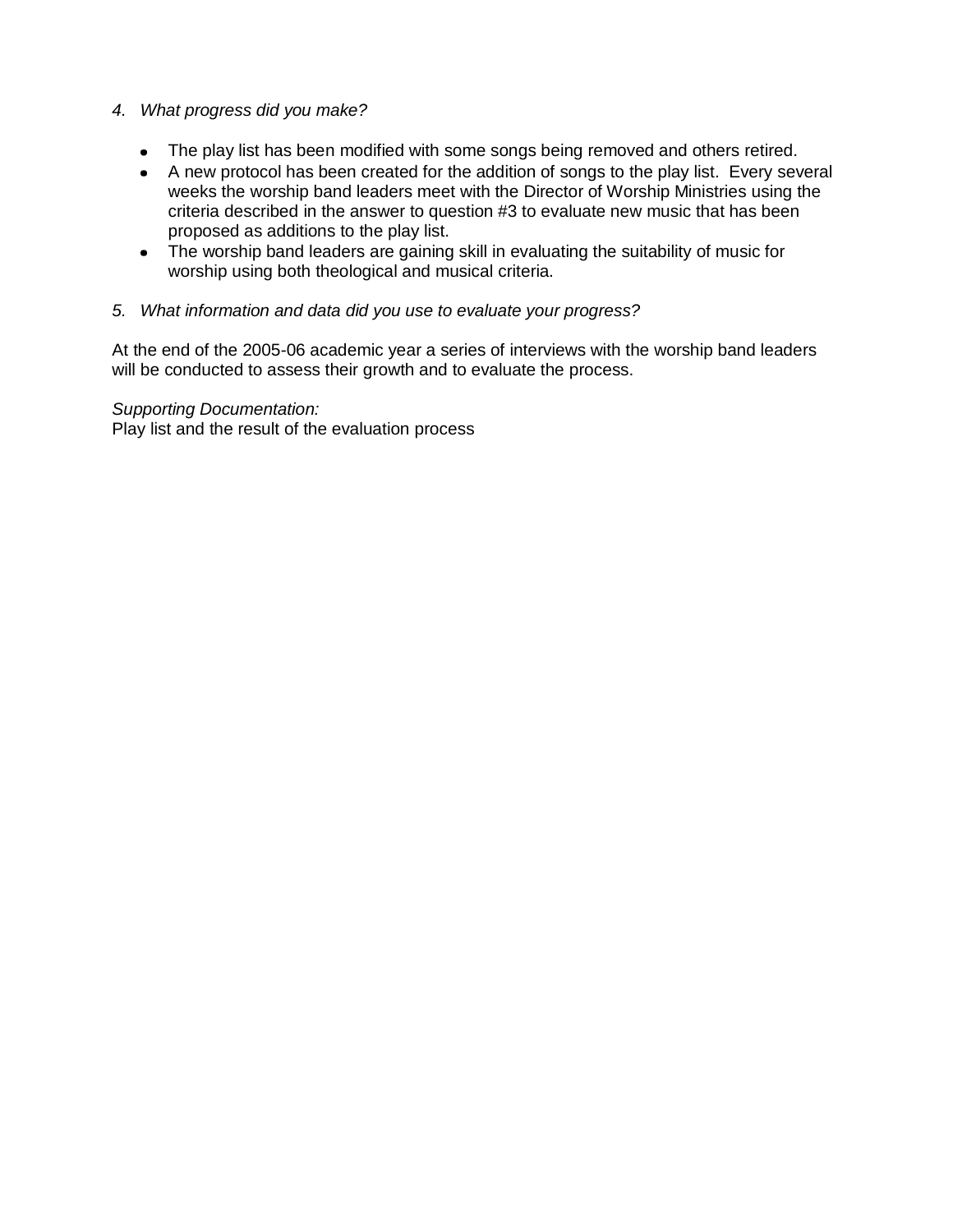### **Appendix 1 Play List for 2004-05**

#### **Hymns**

All Creatures of Our God and King Amazing Grace Be Thou My Vision Come Thou Fount Doxology Great is Thy Faithfulness Hallelujah, What a Savior! How Great Thou Art I'd Rather Have Jesus Joyful, Joyful, We Adore Thee Nothing But the Blood Solid Rock, The Wonderful Cross, The

#### **Choruses**

Agnus Dei Arms of Love As the Deer Beautiful One Come and Be **Create** Dwell Empty Me Enough **Facedown** Famous One Forever Forever I Will Sing of Your Great Love From the Ends of the Earth Give us Clean Hands Grace Flows Down Hallelujah He Knows My Name Here I am to Worship His Banner Over Me is Love How Deep the Father's Love for Us How Good and Pleasant it is House of the Lord Humble King Humble me **Hungry** I Can Only Imagine I Cannot Hide My Love I Cry Out I Give You My Heart I Will Not Be Silent I Will Offer Up My Life I Will Trust in You

I'll Always Love You In the Secret Jesus, Lover of My Soul King of Glory Lord, I Want to Praise You Lord, Let Your Glory Fall Lord, You Have My Heart Love Song Meet With Me More Mourning into Dancing **Much** My Glorious My Redeemer Lives Never Gonna Stop Not to Us O Lord, You're Beautiful O Praise Him One Body, One Spirit Once Again Only You **Overwhelmed** Rescue Reign in Me Again **Revelation** See How Mercy **Surrender Sustained** Take My Life (Holiness) There is Joy in the Lord 'Til the Answer Comes We Are Hungry We Will Seek You First, Lord When it's All Been Said and Done You Alone You Alone are Worthy of My Praise You Are My King You Are So Beautiful You Have Always Been There Your Love, O Lord Your Love is Extravagant Your Name is Holy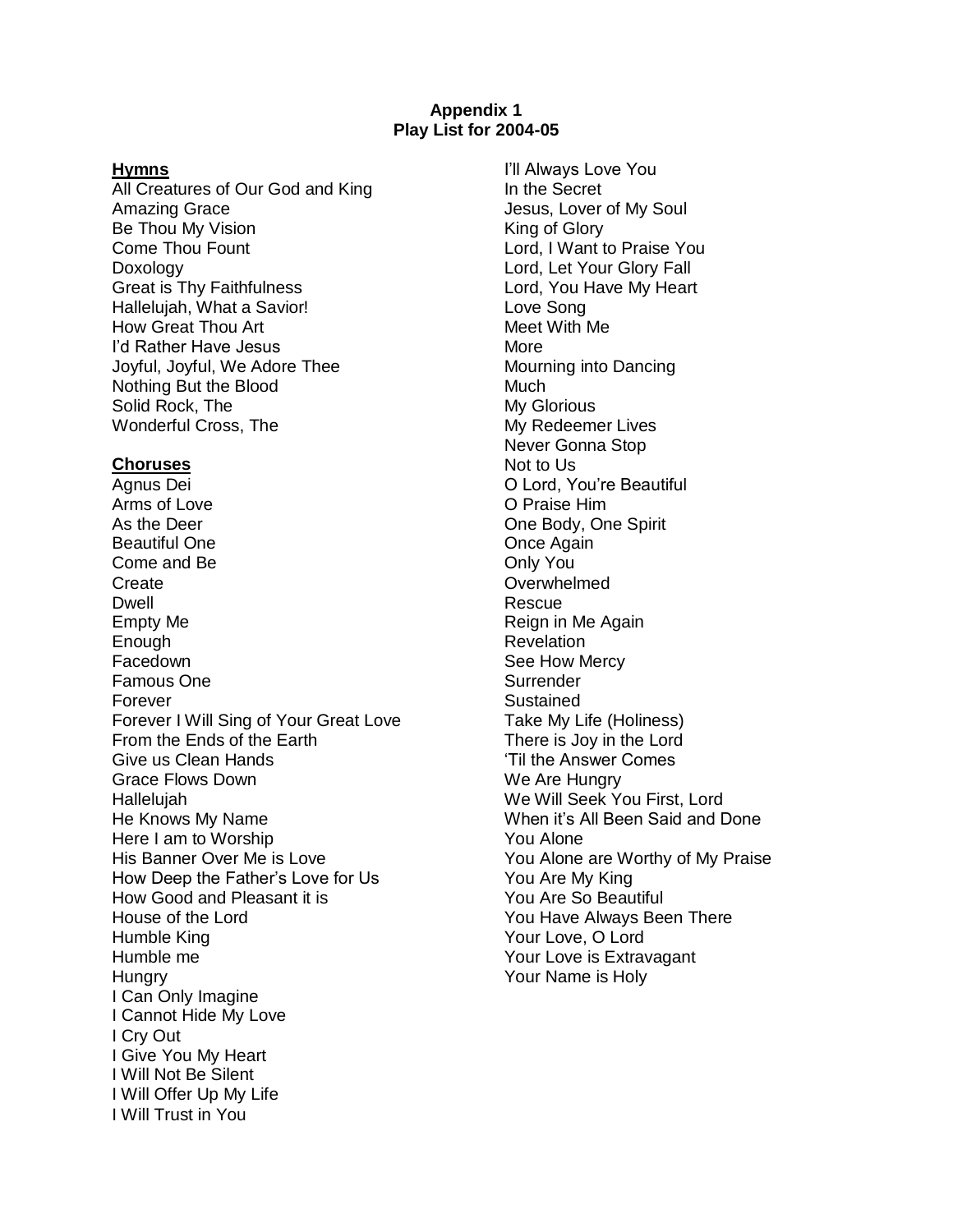## **Retired**

All Who Are Thirsty Ancient of Days \* Be Glorified \* Better is One Day \* Blessed Be Your Name \* Come, Now is the Time to Worship \* Exalt The Lord Free to Reign God is Great God of Wonders \* I Look Upon Your Hill I Wait For the Lord I'm not Ashamed Jesus, Lead On \* Open Skies Open the Eyes \*

\* retired for the year primarily due to over use in recent years

## **Songs used before but not in 04-05**

Let Everything that Has Breath Let My Words Be Few Wonderful Maker Indescribable Instrument for Noble Purpose Justice and Mercy May the Words of My Mouth Music to the Lord Our Heart Reflection We Lift You High Words that You Say, The You Whisper Love Your Grace is Enough